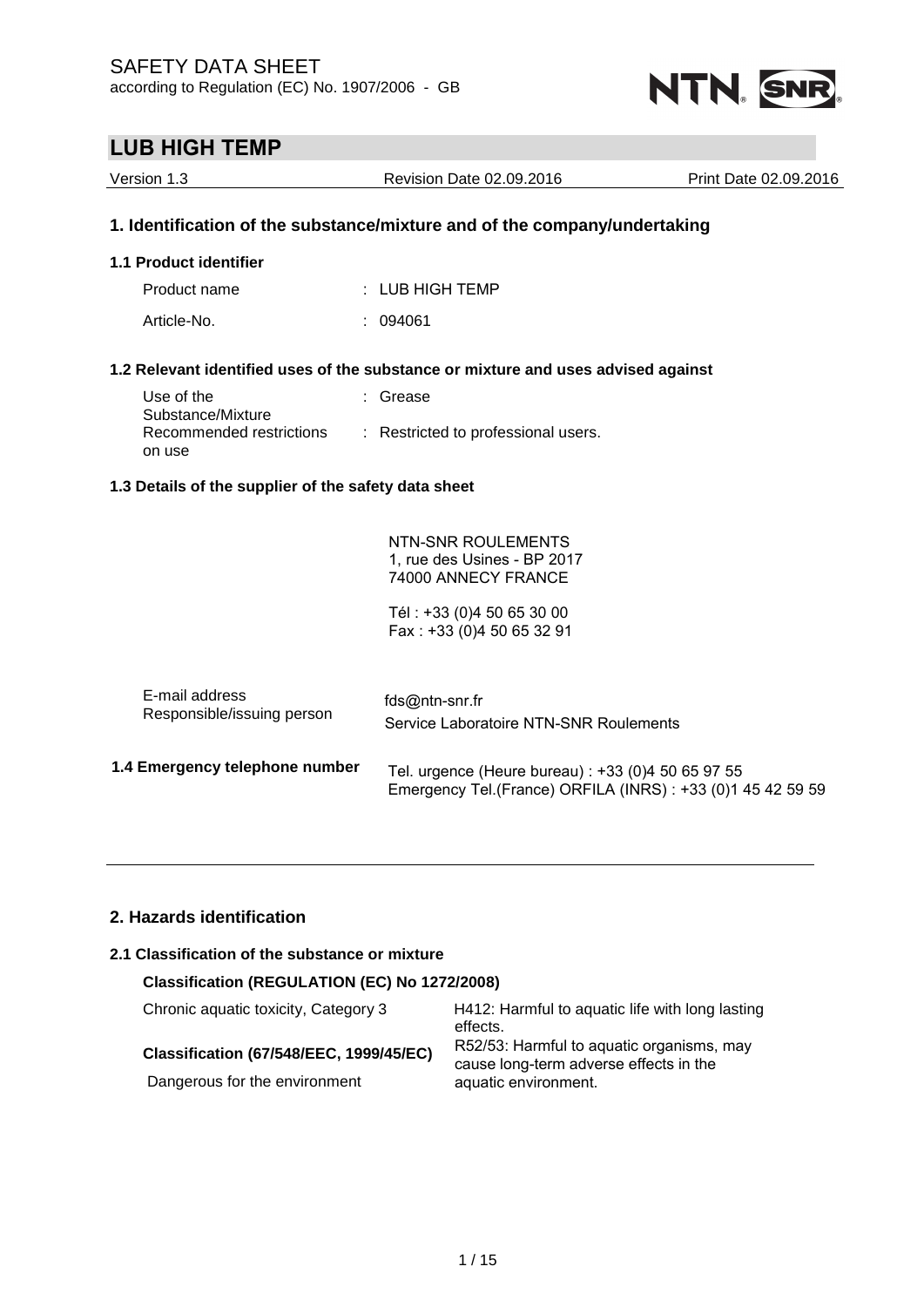

| Version 1.3                              |   | <b>Revision Date 02.09.2016</b>        |                                                       | Print Date 02.09.2016 |
|------------------------------------------|---|----------------------------------------|-------------------------------------------------------|-----------------------|
|                                          |   |                                        |                                                       |                       |
|                                          |   |                                        |                                                       |                       |
| 2.2 Label elements                       |   |                                        |                                                       |                       |
| Labelling (REGULATION (EC) No 1272/2008) |   |                                        |                                                       |                       |
| Hazard statements                        |   | $\therefore$ H412                      | Harmful to aquatic life with long lasting<br>effects. |                       |
| Precautionary statements                 | ÷ | <b>Prevention:</b><br>P <sub>273</sub> | Avoid release to the environment.                     |                       |

### **2.3 Other hazards**

## **3. Composition/information on ingredients**

#### **3.2 Mixtures**

Chemical nature : Mineral oil.

Synthetic hydrocarbon oil polyurea

#### **Hazardous components**

| <b>Chemical Name</b>                      | CAS-No.<br>EC-No.<br>Index-No.<br>Registration<br>number                                                            | Classification<br>(67/548/EEC)                     | Classification<br>(REGULATION<br>(EC) No<br>1272/2008)         | Concentration<br>[%] |
|-------------------------------------------|---------------------------------------------------------------------------------------------------------------------|----------------------------------------------------|----------------------------------------------------------------|----------------------|
| polyurea                                  | 1266545-95-2<br>$/01-$<br>0000017722-<br>$71-0001/01$ -<br>0000017722-<br>71-0002 / 01-<br>0000017722-<br>71-0000 / | <b>R53</b>                                         | Aquatic Chronic 4;<br>H413                                     | $>= 2.5 - < 10$      |
| O,O,O-triphenyl<br>phosphorothioate       | 597-82-0<br>209-909-9                                                                                               | <b>R53</b>                                         | Aquatic Chronic 4;<br>H413                                     | $>= 1 - 2.5$         |
| Phenol, isopropylated,<br>phosphate (3:1) | 68937-41-7<br>273-066-3<br>$/01-$<br>2119535109-<br>41-XXXX                                                         | Xn; R48/22<br>Repr.Cat.3; R62-<br>R63<br>N; R51/53 | Repr. 2; H361<br>STOT RE 2; H373<br>Aquatic Chronic 1;<br>H410 | $>= 1 - 2.5$         |
| triphenyl phosphate                       | 115-86-6<br>204-112-2                                                                                               | N; R50/53                                          | Aquatic Acute 1;<br>H400<br>Aquatic Chronic 1;<br>H410         | $>= 0.25 - 1$        |

For the full text of the R-phrases mentioned in this Section, see Section 16.

For the full text of the H-Statements mentioned in this Section, see Section 16.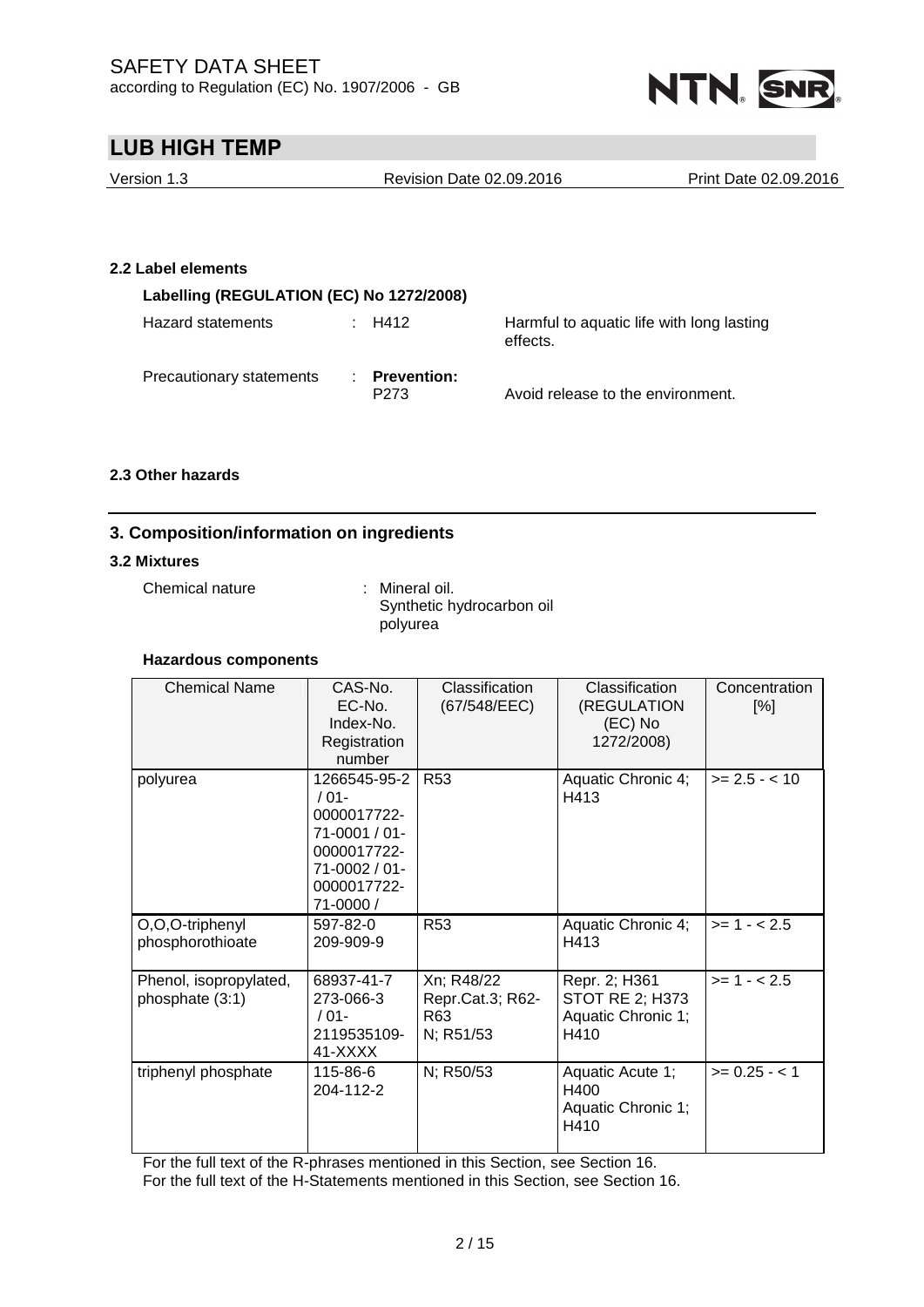

Version 1.3 Revision Date 02.09.2016 Print Date 02.09.2016

## **4. First aid measures**

## **4.1 Description of first aid measures** If inhaled : Remove person to fresh air. If signs/symptoms continue, get medical attention. Keep patient warm and at rest. If unconscious place in recovery position and seek medical advice. Keep respiratory tract clear. If breathing is irregular or stopped, administer artificial respiration. In case of skin contact : Remove contaminated clothing. If irritation develops, get medical attention. In case of contact, immediately flush skin with plenty of water. Wash clothing before reuse. Thoroughly clean shoes before reuse. In case of eye contact : Rinse immediately with plenty of water, also under the eyelids, for at least 10 minutes. If eye irritation persists, consult a specialist. If swallowed : Move the victim to fresh air. If unconscious place in recovery position and seek medical advice. Keep respiratory tract clear. Do not induce vomiting without medical advice. Never give anything by mouth to an unconscious person. **4.2 Most important symptoms and effects, both acute and delayed** Symptoms : No information available. Risks : None known. **4.3 Indication of any immediate medical attention and special treatment needed** Treatment : No information available. **5. Firefighting measures**

### **5.1 Extinguishing media**

| Suitable extinguishing media                              | : Use water spray, alcohol-resistant foam, dry chemical or<br>carbon dioxide. |
|-----------------------------------------------------------|-------------------------------------------------------------------------------|
| Unsuitable extinguishing<br>media                         | : High volume water jet                                                       |
| 5.2 Special hazards arising from the substance or mixture |                                                                               |

| Specific hazards during | : Fire may cause evolution of: |
|-------------------------|--------------------------------|
| firefighting            | Carbon oxides                  |
|                         | Nitrogen oxides (NOx)          |
|                         | Oxides of phosphorus           |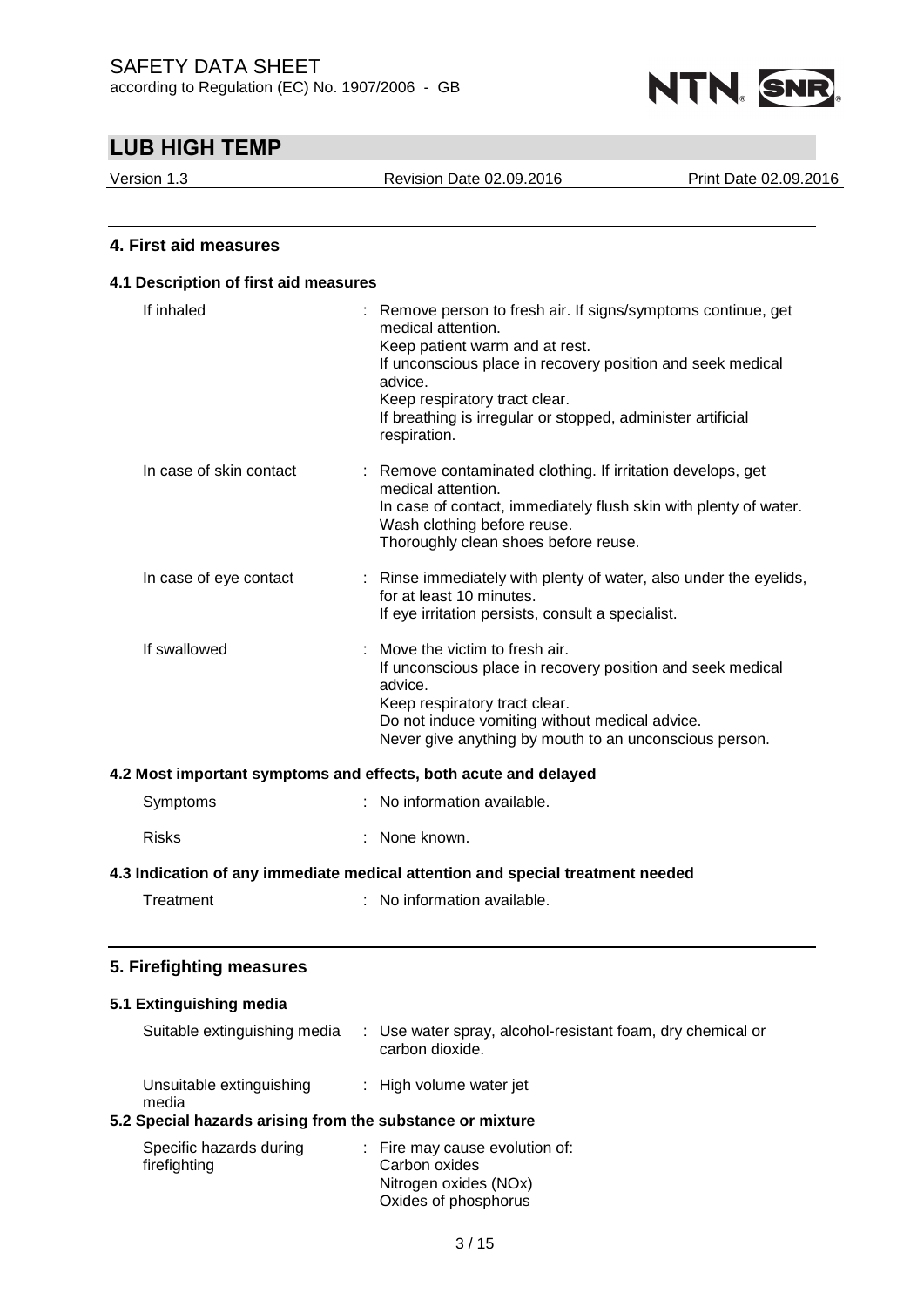

| Version 1.3                                      | <b>Revision Date 02.09.2016</b>                                                                                                                                                                                                                                       | Print Date 02.09.2016 |
|--------------------------------------------------|-----------------------------------------------------------------------------------------------------------------------------------------------------------------------------------------------------------------------------------------------------------------------|-----------------------|
|                                                  | Sulphur oxides                                                                                                                                                                                                                                                        |                       |
| 5.3 Advice for firefighters                      |                                                                                                                                                                                                                                                                       |                       |
| Special protective equipment<br>for firefighters | : In the event of fire, wear self-contained breathing apparatus.<br>Use personal protective equipment.<br>In the case of respirable dust and/or fumes, use self-contained<br>breathing apparatus.<br>Exposure to decomposition products may be a hazard to<br>health. |                       |
| Further information                              | : Standard procedure for chemical fires.<br>Collect contaminated fire extinguishing water separately. This<br>must not be discharged into drains.                                                                                                                     |                       |

## **6. Accidental release measures**

### **6.1 Personal precautions, protective equipment and emergency procedures**

| Personal precautions | : Evacuate personnel to safe areas.                                                                                                                              |
|----------------------|------------------------------------------------------------------------------------------------------------------------------------------------------------------|
|                      | Use the indicated respiratory protection if the occupational<br>exposure limit is exceeded and/or in case of product release<br>(dust).<br>Avoid breathing dust. |
|                      |                                                                                                                                                                  |
|                      | Refer to protective measures listed in sections 7 and 8.                                                                                                         |
|                      |                                                                                                                                                                  |

#### **6.2 Environmental precautions**

| Environmental precautions |  | : Do not allow contact with soil, surface or ground water.<br>If the product contaminates rivers and lakes or drains inform<br>respective authorities. |
|---------------------------|--|--------------------------------------------------------------------------------------------------------------------------------------------------------|
|---------------------------|--|--------------------------------------------------------------------------------------------------------------------------------------------------------|

### **6.3 Methods and materials for containment and cleaning up**

| Methods for cleaning up | : Clean up promptly by sweeping or vacuum.        |
|-------------------------|---------------------------------------------------|
|                         | Keep in suitable, closed containers for disposal. |

## **6.4 Reference to other sections**

For personal protection see section 8.

### **7. Handling and storage**

## **7.1 Precautions for safe handling**

| Advice on safe handling | : Avoid contact with skin and eyes.                                           |
|-------------------------|-------------------------------------------------------------------------------|
|                         | For personal protection see section 8.                                        |
|                         | Smoking, eating and drinking should be prohibited in the<br>application area. |
|                         | Wash hands and face before breaks and immediately after                       |
|                         | handling the product.                                                         |
|                         | Do not ingest.                                                                |
|                         | Do not repack.                                                                |
|                         | These safety instructions also apply to empty packaging which                 |
|                         | may still contain product residues.                                           |
|                         | Keep container closed when not in use.                                        |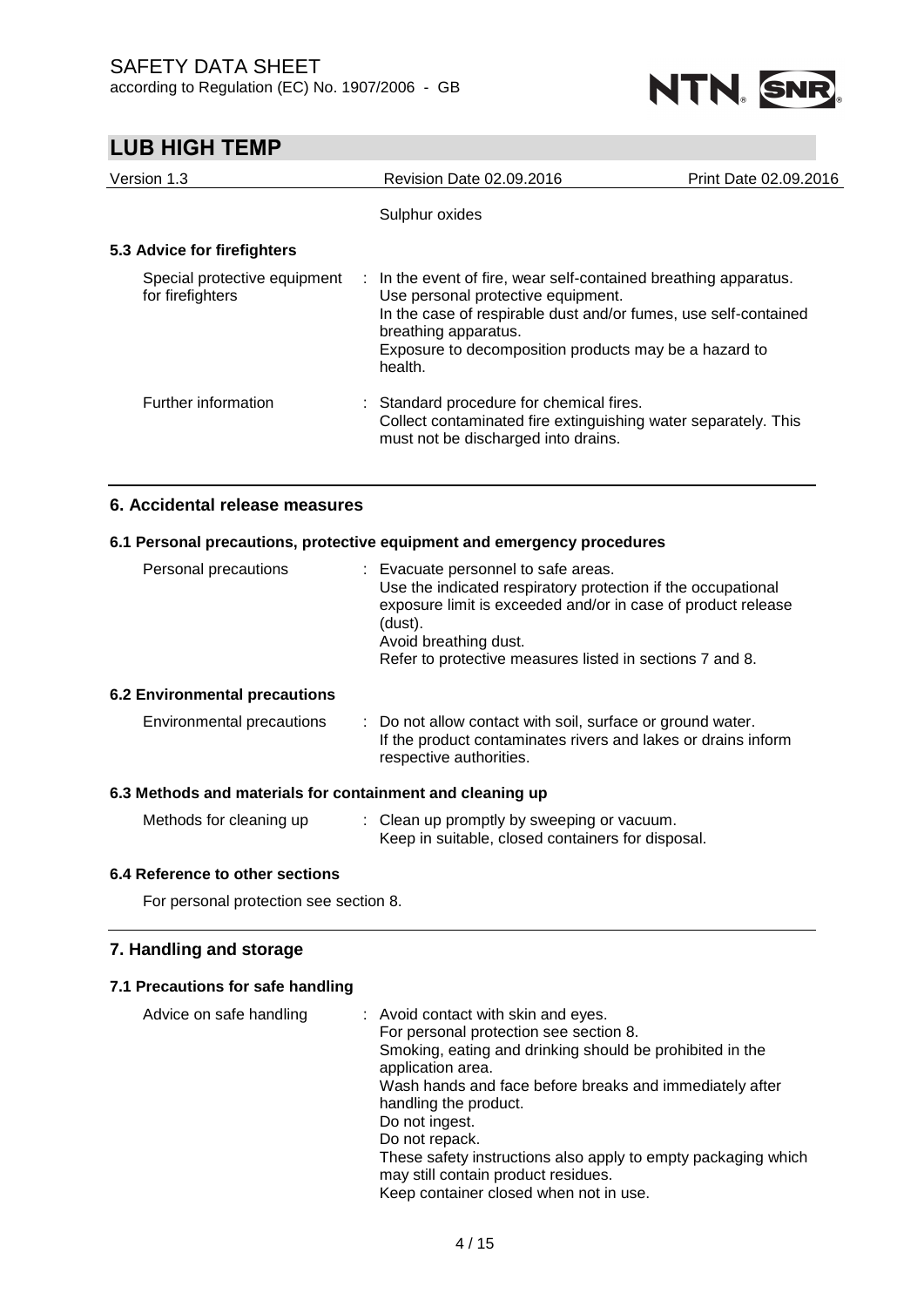

| Version 1.3 | Revision Date 02.09.2016 | Print Date 02.09.2016 |
|-------------|--------------------------|-----------------------|
|             |                          |                       |

## **7.2 Conditions for safe storage, including any incompatibilities**

| Requirements for storage<br>areas and containers | : Store in original container.<br>Keep container closed when not in use.<br>Keep in a dry, cool and well-ventilated place.<br>Containers which are opened must be carefully resealed and<br>kept upright to prevent leakage.<br>Store in accordance with the particular national regulations.<br>Keep in properly labelled containers. |
|--------------------------------------------------|----------------------------------------------------------------------------------------------------------------------------------------------------------------------------------------------------------------------------------------------------------------------------------------------------------------------------------------|
|--------------------------------------------------|----------------------------------------------------------------------------------------------------------------------------------------------------------------------------------------------------------------------------------------------------------------------------------------------------------------------------------------|

## **7.3 Specific end use(s)**

: Consult the technical guidelines for the use of this substance/mixture.

## **8. Exposure controls/personal protection**

## **8.1 Control parameters**

| Components             | CAS-No.  | Value<br>type | Control<br>parameters | Update     | <b>Basis</b> |
|------------------------|----------|---------------|-----------------------|------------|--------------|
| triphenyl<br>phosphate | 115-86-6 | TWA           | $3 \text{ mg/m}$      | 2005-04-06 | GB EH40      |
| triphenyl<br>phosphate | 115-86-6 | <b>STEL</b>   | $6 \,\mathrm{mg/m}$   | 2005-04-06 | GB EH40      |

| DNEL                                      |                                                                                                                                        |
|-------------------------------------------|----------------------------------------------------------------------------------------------------------------------------------------|
| Phenol, isopropylated,<br>phosphate (3:1) | : End Use: Workers<br>Exposure routes: Inhalation<br>Potential health effects: Long-term systemic effects<br>Value: 0.145 mg/m3        |
|                                           | End Use: Workers<br>Exposure routes: Skin contact<br>Potential health effects: Long-term systemic effects<br>Value: 0.416 mg/kg bw/day |
|                                           | End Use: Workers<br>Exposure routes: Skin contact<br>Potential health effects: Acute local effects<br>Value: 16 mg/cm2                 |
| triphenyl phosphate                       | : End Use: Workers<br>Exposure routes: Inhalation<br>Potential health effects: Long-term systemic effects<br>Value: 5.2 mg/m3          |
|                                           | End Use: Workers<br>Exposure routes: Skin contact                                                                                      |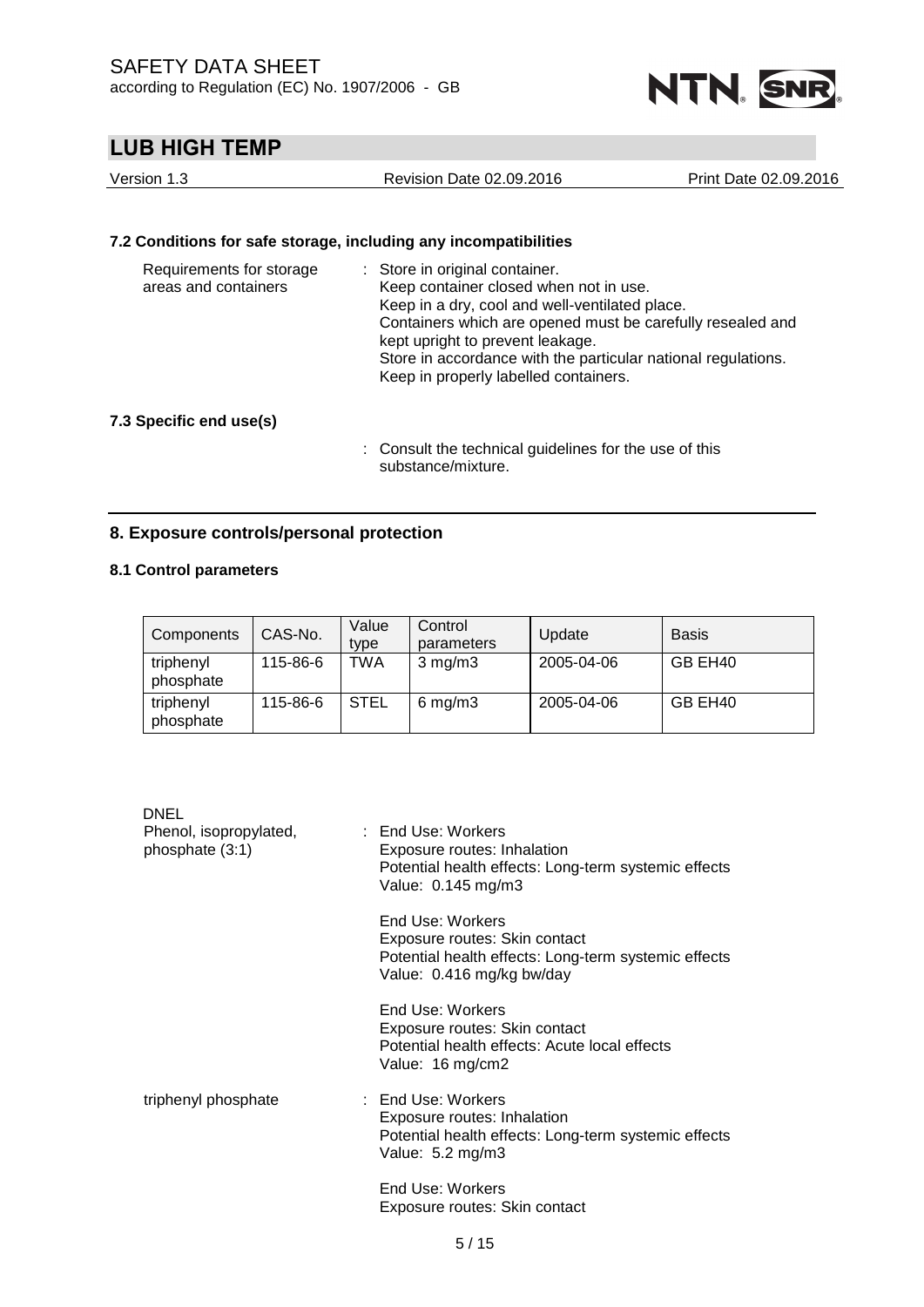

| Version 1.3                           | Revision Date 02.09.2016                                                         | Print Date 02.09.2016 |
|---------------------------------------|----------------------------------------------------------------------------------|-----------------------|
|                                       | Potential health effects: Long-term systemic effects<br>Value: 5.55 mg/kg bw/day |                       |
| <b>PNEC</b><br>Phenol, isopropylated, | : Fresh water                                                                    |                       |
| phosphate (3:1)                       | Value: 0.29 µg/l                                                                 |                       |
|                                       | Marine water<br>Value: 0.029 µg/l                                                |                       |
|                                       | Intermittent use/release<br>Value: 0.29 µg/l                                     |                       |
|                                       | Fresh water sediment<br>Value: $> 112$ mg/kg                                     |                       |
|                                       | Marine sediment<br>Value: > 0.0168 mg/kg                                         |                       |
|                                       | Soil<br>Value: $> 0.1$ mg/kg                                                     |                       |
|                                       | Microbiological Activity in Sewage Treatment Systems<br>Value: 100 mg/kg         |                       |
|                                       | Oral<br>Value: 0.83 mg/kg                                                        |                       |
| triphenyl phosphate                   | : Fresh water<br>Value: 0.004 mg/l                                               |                       |
|                                       | Marine water<br>Value: 0.0004 mg/l                                               |                       |
|                                       | Intermittent use/release<br>Value: 0.003 mg/l                                    |                       |
|                                       | Sewage treatment plant<br>Value: 5 mg/l                                          |                       |
|                                       | Fresh water sediment<br>Value: 1.103 mg/kg                                       |                       |
|                                       | Marine sediment<br>Value: 0.11 mg/kg                                             |                       |
|                                       | Soil<br>Value: 0.218 mg/kg                                                       |                       |
|                                       | Oral<br>Value: 16.667 mg/kg                                                      |                       |
| 8.2 Exposure controls                 |                                                                                  |                       |
| <b>Engineering measures</b>           |                                                                                  |                       |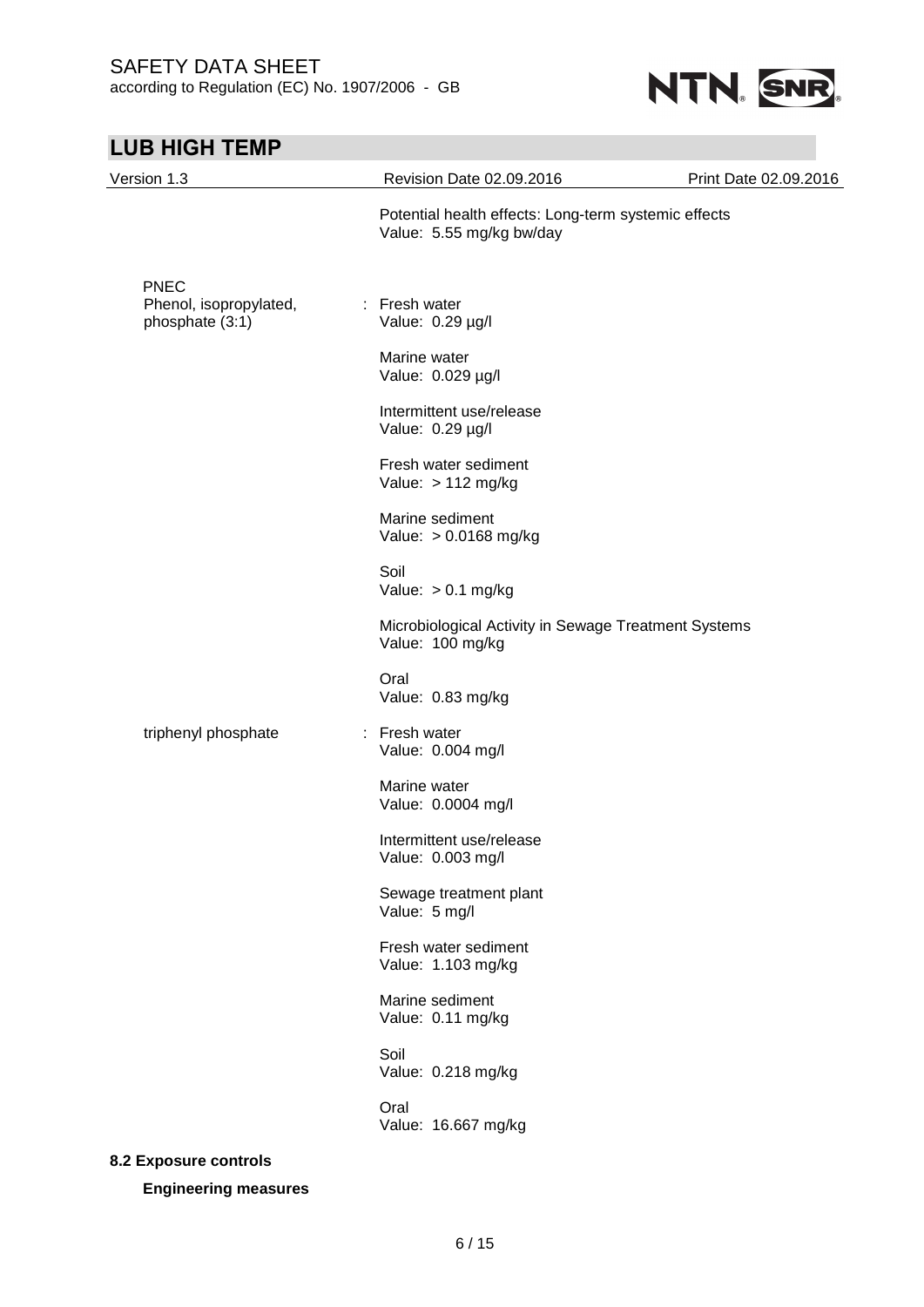

| Version 1.3                            | Revision Date 02.09.2016                                                                                                                                                                                                                                                                                                                                                                                           | Print Date 02.09.2016 |
|----------------------------------------|--------------------------------------------------------------------------------------------------------------------------------------------------------------------------------------------------------------------------------------------------------------------------------------------------------------------------------------------------------------------------------------------------------------------|-----------------------|
|                                        | Maintain air concentrations below occupational exposure standards.                                                                                                                                                                                                                                                                                                                                                 |                       |
| Personal protective equipment          |                                                                                                                                                                                                                                                                                                                                                                                                                    |                       |
| Respiratory protection                 | : Not required; except in case of aerosol formation.<br>Filter type P                                                                                                                                                                                                                                                                                                                                              |                       |
| Hand protection                        | For prolonged or repeated contact use protective gloves.<br>The selected protective gloves have to satisfy the<br>specifications of EU Directive 89/686/EEC and the standard<br>EN 374 derived from it.<br>The break through time depends amongst other things on the<br>material, the thickness and the type of glove and therefore has<br>to be measured for each case.<br>In case of contact through splashing: |                       |
|                                        | Nitrile rubber<br>Protective index Class 1                                                                                                                                                                                                                                                                                                                                                                         |                       |
| Eye protection                         | Tightly fitting safety goggles                                                                                                                                                                                                                                                                                                                                                                                     |                       |
| Hygiene measures                       | : Wash face, hands and any exposed skin thoroughly after<br>handling.                                                                                                                                                                                                                                                                                                                                              |                       |
| Protective measures                    | : The type of protective equipment must be selected according<br>to the concentration and amount of the dangerous substance<br>at the specific workplace.<br>Choose body protection in relation to its type, to the<br>concentration and amount of dangerous substances, and to<br>the specific work-place.                                                                                                        |                       |
| <b>Environmental exposure controls</b> |                                                                                                                                                                                                                                                                                                                                                                                                                    |                       |
| General advice                         | : Do not allow contact with soil, surface or ground water.<br>If the product contaminates rivers and lakes or drains inform<br>respective authorities.                                                                                                                                                                                                                                                             |                       |

## **9. Physical and chemical properties**

| Form                        | 9.1 Information on basic physical and chemical properties<br>paste |
|-----------------------------|--------------------------------------------------------------------|
| Colour                      | : brown                                                            |
| Odour                       | : characteristic                                                   |
| Odour Threshold             | $:$ No data available                                              |
| рH                          | : No data available                                                |
| Melting point/range         | $:$ No data available                                              |
| Boiling point/boiling range | : No data available                                                |
| Flash point                 | : Not applicable                                                   |
| Evaporation rate            | : No data available                                                |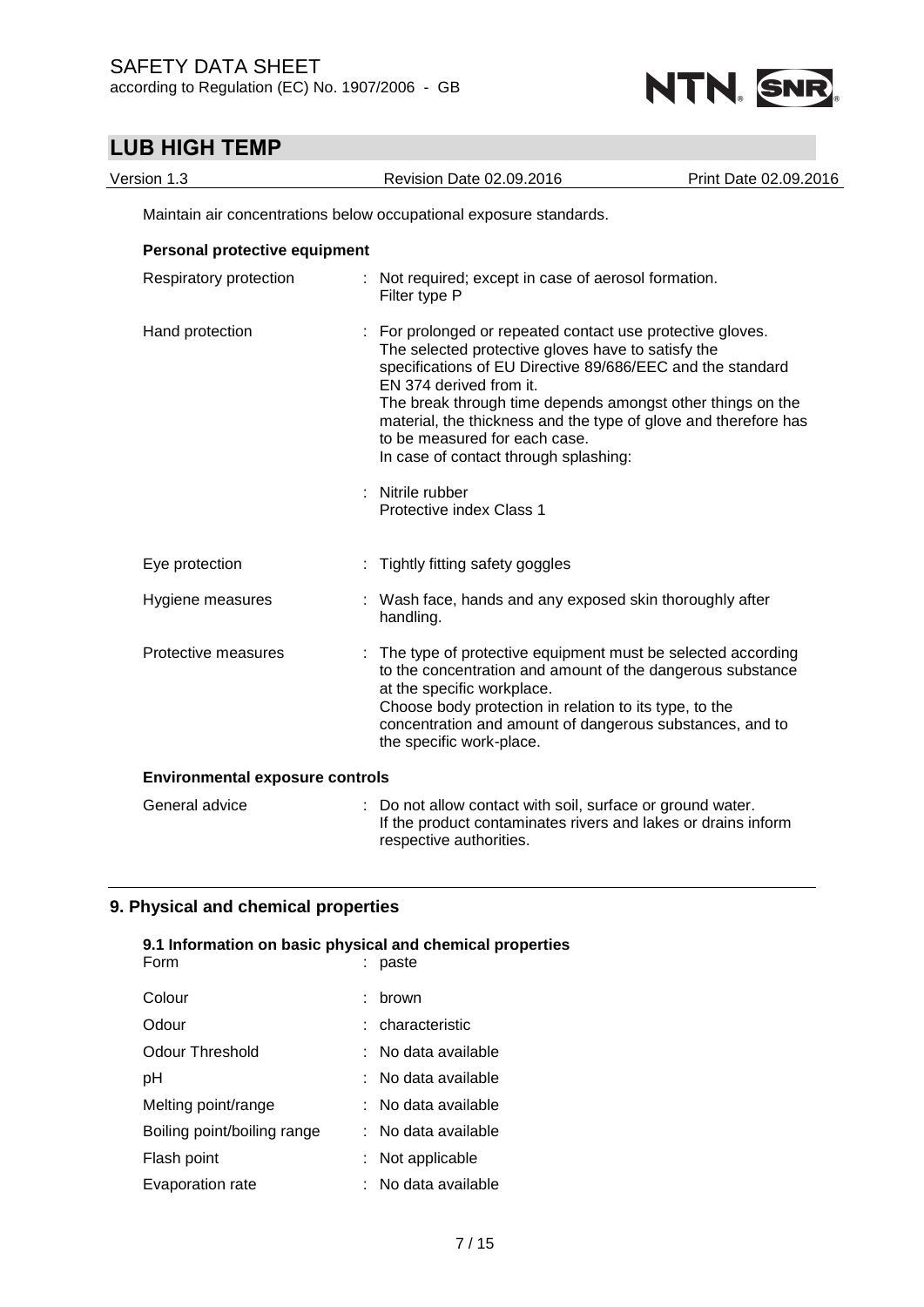## SAFETY DATA SHEET according to Regulation (EC) No. 1907/2006 - GB



# **LUB HIGH TEMP**

| Version 1.3                                | Revision Date 02.09.2016 | Print Date 02.09.2016 |
|--------------------------------------------|--------------------------|-----------------------|
| Flammability (solid, gas)                  | : Combustible Solids     |                       |
| Lower explosion limit                      | : No data available      |                       |
| Upper explosion limit                      | No data available        |                       |
| Vapour pressure                            | : < $0.001$ hPa, 20 °C   |                       |
| Relative vapour density                    | : No data available      |                       |
| Density                                    | 0.90 g/cm3, 20 °C        |                       |
| Water solubility                           | insoluble                |                       |
| Solubility in other solvents               | : No data available      |                       |
| Partition coefficient: n-<br>octanol/water | : No data available      |                       |
| Auto-ignition temperature                  | : No data available      |                       |
| Ignition temperature                       | No data available        |                       |
| Thermal decomposition                      | : No data available      |                       |
| Viscosity, dynamic                         | : No data available      |                       |
| Viscosity, kinematic                       | No data available        |                       |
| <b>Explosive properties</b>                | Not explosive            |                       |
| Oxidizing properties                       | : No data available      |                       |
| 9.2 Other information                      |                          |                       |
| Sublimation point                          | : No data available      |                       |
| <b>Bulk density</b>                        | No data available        |                       |

## **10. Stability and reactivity**

### **10.1 Reactivity**

None reasonably foreseeable.

## **10.2 Chemical stability**

Stable under normal conditions.

## **10.3 Possibility of hazardous reactions**

| Hazardous reactions                   | : No dangerous reaction known under conditions of normal use. |  |
|---------------------------------------|---------------------------------------------------------------|--|
| 10.4 Conditions to avoid              |                                                               |  |
| Conditions to avoid                   | : No conditions to be specially mentioned.                    |  |
| 10.5 Incompatible materials           |                                                               |  |
| Materials to avoid                    | : No materials to be especially mentioned.                    |  |
| 10.6 Hazardous decomposition products |                                                               |  |

| Hazardous decomposition | : No decomposition if stored and applied as directed. |
|-------------------------|-------------------------------------------------------|
| products                |                                                       |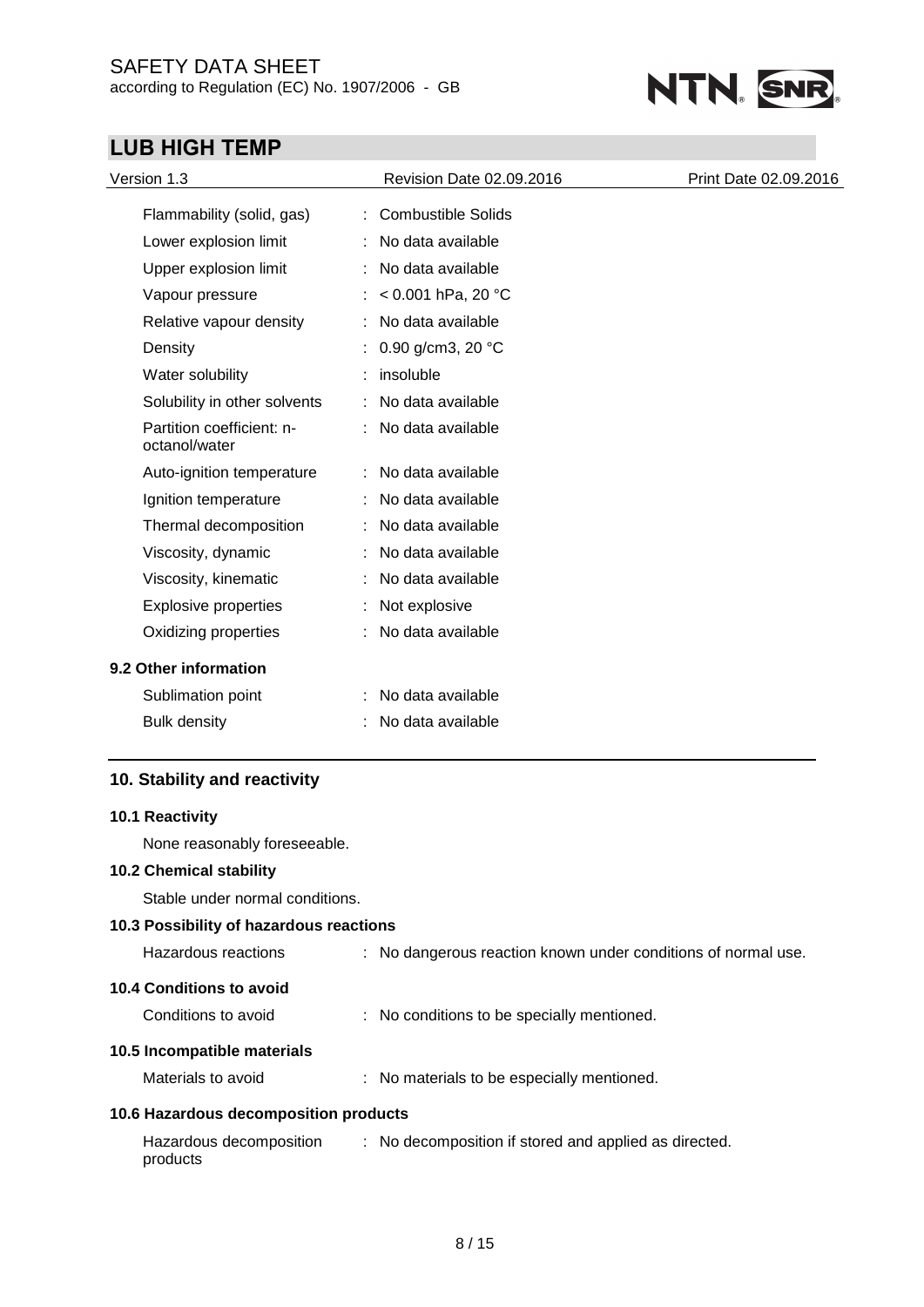

Version 1.3 Revision Date 02.09.2016 Print Date 02.09.2016

| 11.1 Information on toxicological effects |                                                                                                 |
|-------------------------------------------|-------------------------------------------------------------------------------------------------|
| <b>Product</b>                            |                                                                                                 |
| Acute inhalation toxicity                 | : This information is not available.                                                            |
| Skin corrosion/irritation                 | This information is not available.                                                              |
| Serious eye damage/eye<br>irritation      | : This information is not available.                                                            |
| Respiratory or skin<br>sensitisation      | : This information is not available.                                                            |
| Germ cell mutagenicity                    |                                                                                                 |
| Genotoxicity in vitro                     | : No data available                                                                             |
| Genotoxicity in vivo                      | : No data available                                                                             |
| Carcinogenicity                           | No data available                                                                               |
| Reproductive toxicity                     | : No data available                                                                             |
| Teratogenicity                            | No data available                                                                               |
| Repeated dose toxicity                    | : This information is not available.                                                            |
| Aspiration toxicity                       | : This information is not available.                                                            |
| Further information                       | Information given is based on data on the components and<br>the toxicology of similar products. |
| Components:                               |                                                                                                 |
| polyurea :<br>Acute oral toxicity         | : LD50: $> 2,000$ mg/kg, Rat                                                                    |
| Acute dermal toxicity                     | : LD50: $> 2,000$ mg/kg, Rat                                                                    |
|                                           |                                                                                                 |
| O,O,O-triphenyl phosphorothioate:         |                                                                                                 |
| Acute oral toxicity                       | : LD50: $> 2,000$ mg/kg, Rat                                                                    |
| Skin corrosion/irritation                 | : Rabbit, Result: No skin irritation, Classification: No skin<br>irritation                     |
| Serious eye damage/eye<br>irritation      | Rabbit, Result: No eye irritation, Classification: No eye<br>irritation                         |
| Respiratory or skin<br>sensitisation      | : Classification: Does not cause skin sensitisation.                                            |
| Aspiration toxicity                       | : No aspiration toxicity classification                                                         |

| Acute oral toxicity       |  | : LD50: $> 20,000$ mg/kg, Rat          |
|---------------------------|--|----------------------------------------|
| Acute inhalation toxicity |  | : LC50: $> 200$ mg/l, 1 h, Rat, vapour |
| Acute dermal toxicity     |  | : LD50: $> 10,000$ mg/kg, Rabbit       |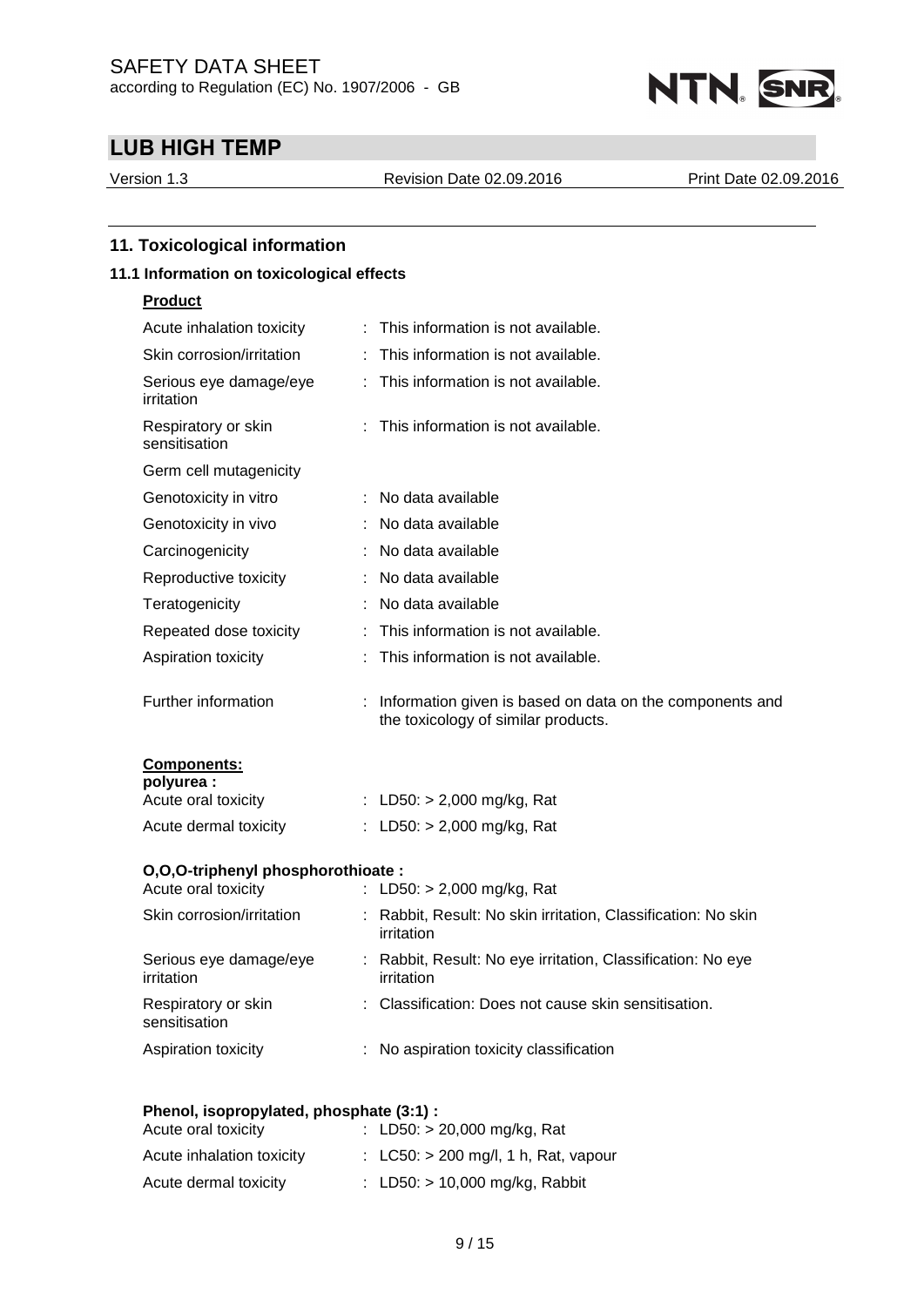

| Version 1.3                                 | Revision Date 02.09.2016                                                                                                      | Print Date 02.09.2016                                          |
|---------------------------------------------|-------------------------------------------------------------------------------------------------------------------------------|----------------------------------------------------------------|
| Skin corrosion/irritation                   | : Rabbit, Result: No skin irritation, Classification: No skin<br>irritation                                                   |                                                                |
| Serious eye damage/eye<br>irritation        | : Rabbit, Result: No eye irritation, Classification: No eye<br>irritation                                                     |                                                                |
| Respiratory or skin<br>sensitisation        | : Mouse, Result: Does not cause skin sensitisation.,<br>Classification: Does not cause skin sensitisation.                    |                                                                |
| STOT - repeated exposure                    | : Exposure routes: Ingestion<br>Target Organs: Adrenal gland, Testes<br>target organ toxicant, repeated exposure, category 2. | Assessment: The substance or mixture is classified as specific |
| Aspiration toxicity                         | : No aspiration toxicity classification                                                                                       |                                                                |
| triphenyl phosphate:<br>Acute oral toxicity | : LD50: > 20,000 mg/kg, Rat, OECD Test Guideline 401                                                                          |                                                                |
| Acute inhalation toxicity                   | : $LC50:$ > 200 mg/l, 1 h, Rat, dust/mist, OECD Test Guideline                                                                | 403, The substance or mixture has no acute inhalation toxicity |
| Acute dermal toxicity                       | : LD50: > 10,000 mg/kg, Rabbit, OECD Test Guideline 402                                                                       |                                                                |
| Skin corrosion/irritation                   | : Rabbit, Result: No skin irritation, Classification: No skin<br>irritation, OECD Test Guideline 404, GLP: yes                |                                                                |
| Serious eye damage/eye<br>irritation        | Rabbit, Result: No eye irritation, Classification: No eye<br>irritation, OECD Test Guideline 405, GLP: yes                    |                                                                |
| Respiratory or skin<br>sensitisation        | Guinea pig, Result: Does not cause skin sensitisation.,<br>Guideline 406, GLP: yes                                            | Classification: Does not cause skin sensitisation., OECD Test  |
| Further information                         | Information given is based on data on the components and<br>the toxicology of similar products.                               |                                                                |
|                                             |                                                                                                                               |                                                                |

## **12. Ecological information**

## **12.1 Toxicity**

## **Product:**

| Toxicity to fish              |   |                                                                                                  |
|-------------------------------|---|--------------------------------------------------------------------------------------------------|
|                               |   | Harmful to aquatic organisms, may cause long-term adverse<br>effects in the aquatic environment. |
| Toxicity to daphnia and other | ٠ |                                                                                                  |
| aquatic invertebrates         |   | No data available                                                                                |
| Toxicity to algae             |   |                                                                                                  |
|                               |   | No data available                                                                                |
| Toxicity to bacteria          | ٠ |                                                                                                  |
|                               |   | No data available                                                                                |

## **Components:**

## **polyurea :**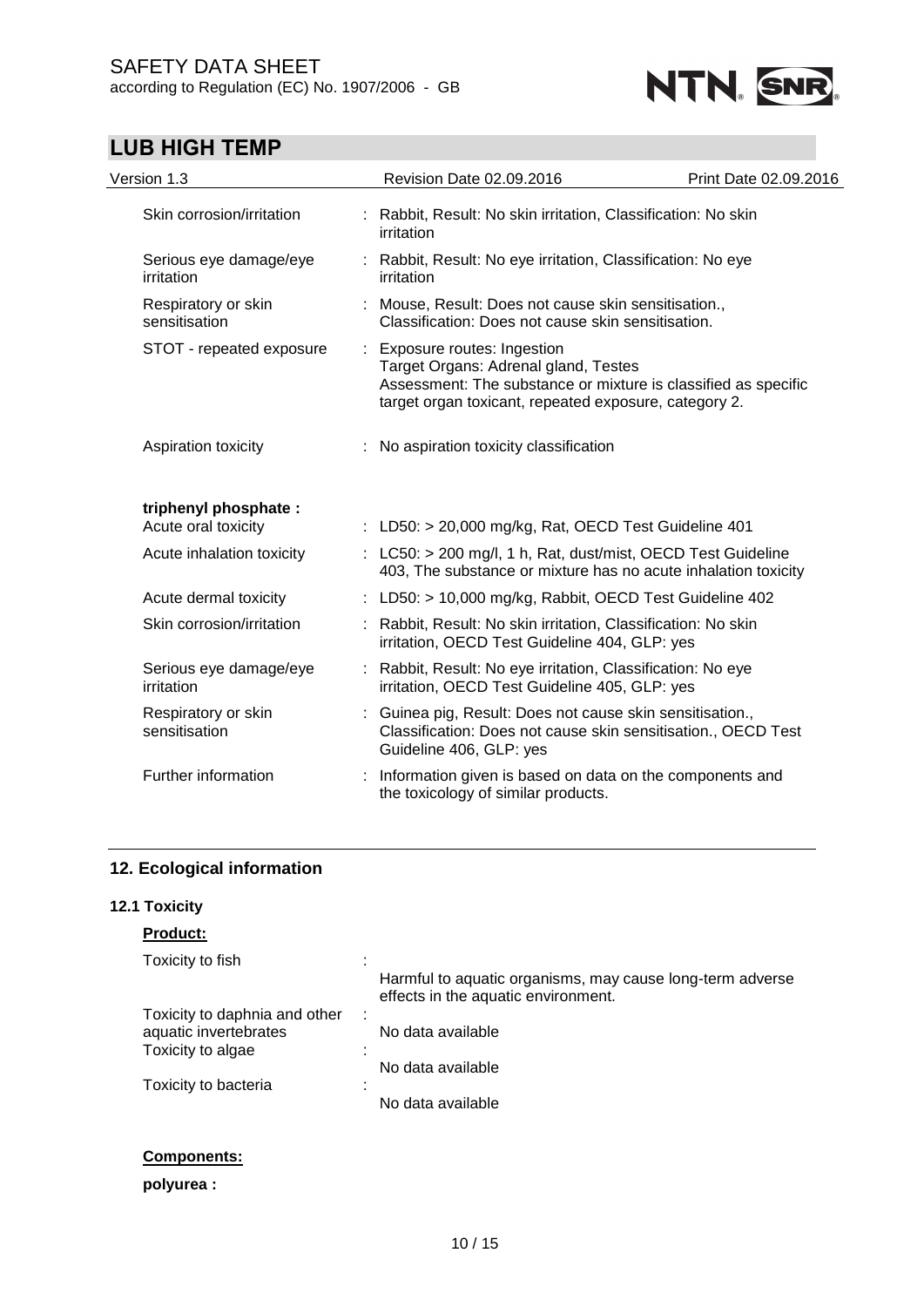



| Version 1.3                                                                                           | Revision Date 02.09.2016                                                                                                                                                                                                                                                                                                                                                                                               | Print Date 02.09.2016 |  |
|-------------------------------------------------------------------------------------------------------|------------------------------------------------------------------------------------------------------------------------------------------------------------------------------------------------------------------------------------------------------------------------------------------------------------------------------------------------------------------------------------------------------------------------|-----------------------|--|
| Toxicity to fish                                                                                      | : LC50: $>$ 100 mg/l, 96 h, Danio rerio (zebra fish), static test,<br>OECD Test Guideline 203, GLP: yes                                                                                                                                                                                                                                                                                                                |                       |  |
| Toxicity to daphnia and other<br>aquatic invertebrates                                                | $\therefore$ EC50: > 100 mg/l, 48 h, Daphnia magna (Water flea),<br>Immobilization, OECD Test Guideline 202, GLP: yes                                                                                                                                                                                                                                                                                                  |                       |  |
| O,O,O-triphenyl phosphorothioate:                                                                     |                                                                                                                                                                                                                                                                                                                                                                                                                        |                       |  |
| Toxicity to fish                                                                                      | : LC50: > 100 mg/l, 96 h, Brachydanio rerio (zebrafish), OECD<br><b>Test Guideline 203</b>                                                                                                                                                                                                                                                                                                                             |                       |  |
| Toxicity to daphnia and other<br>aquatic invertebrates                                                | $\therefore$ EC50: > 100 mg/l, 48 h, Daphnia magna (Water flea),<br>Immobilization, OECD 202 T1                                                                                                                                                                                                                                                                                                                        |                       |  |
| Toxicity to algae                                                                                     | $\therefore$ EC50: $>$ 100 mg/l, 72 h, Desmodesmus subspicatus<br>(green algae), OECD Test Guideline 201                                                                                                                                                                                                                                                                                                               |                       |  |
| Toxicity to bacteria                                                                                  | $\therefore$ EC50: > 100 mg/l, 3 h, activated sludge, OECD 209                                                                                                                                                                                                                                                                                                                                                         |                       |  |
| <b>Ecotoxicology Assessment</b>                                                                       |                                                                                                                                                                                                                                                                                                                                                                                                                        |                       |  |
| Chronic aquatic toxicity                                                                              | : May cause long lasting harmful effects to aquatic life.                                                                                                                                                                                                                                                                                                                                                              |                       |  |
| Phenol, isopropylated, phosphate (3:1) :                                                              |                                                                                                                                                                                                                                                                                                                                                                                                                        |                       |  |
| Toxicity to fish                                                                                      | : LC50: 1.6 mg/l, 96 h, Oncorhynchus mykiss (rainbow trout),<br>static test,<br>Information given is based on tests on the mixture itself.<br>: EC50: 2.44 mg/l, 48 h, Daphnia magna (Water flea), semi-<br>static test,<br>Information given is based on tests on the mixture itself.<br>EC50: > 2.5 mg/l, 96 h, Pseudokirchneriella subcapitata<br>(green algae), static test, OECD Test Guideline 201, GLP:<br>yes, |                       |  |
| Toxicity to daphnia and other<br>aquatic invertebrates                                                |                                                                                                                                                                                                                                                                                                                                                                                                                        |                       |  |
| Toxicity to algae                                                                                     |                                                                                                                                                                                                                                                                                                                                                                                                                        |                       |  |
| M-Factor                                                                                              | Information given is based on tests on the mixture itself.                                                                                                                                                                                                                                                                                                                                                             |                       |  |
| Toxicity to fish (Chronic<br>toxicity)                                                                | : NOEC: 0.0031 mg/l, 33 d, Pimephales promelas (fathead<br>minnow), OECD Test Guideline 210                                                                                                                                                                                                                                                                                                                            |                       |  |
| Toxicity to daphnia and other<br>aquatic invertebrates<br>(Chronic toxicity)<br>triphenyl phosphate : | : NOEC: 0.0415 mg/l, 21 d, Daphnia magna (Water flea),<br><b>OECD Test Guideline 211</b>                                                                                                                                                                                                                                                                                                                               |                       |  |
| Toxicity to fish                                                                                      | : LC50: 0.4 mg/l, 96 h, Oncorhynchus mykiss (rainbow trout)                                                                                                                                                                                                                                                                                                                                                            |                       |  |
|                                                                                                       |                                                                                                                                                                                                                                                                                                                                                                                                                        |                       |  |
| Toxicity to daphnia and other<br>aquatic invertebrates<br>Toxicity to algae                           | Very toxic to aquatic organisms, may cause long-term adverse<br>effects in the aquatic environment.<br>EC50: 1.0 mg/l, 48 h, Daphnia magna (Water flea), static test<br>÷.                                                                                                                                                                                                                                             |                       |  |
|                                                                                                       | : EC50: 2 mg/l, 96 h, Pseudokirchneriella subcapitata<br>(green algae)                                                                                                                                                                                                                                                                                                                                                 |                       |  |
| M-Factor                                                                                              | 1                                                                                                                                                                                                                                                                                                                                                                                                                      |                       |  |
| Toxicity to fish (Chronic<br>toxicity)                                                                | NOEC: <= 0.0014 mg/l, 90 d, Oncorhynchus mykiss<br>(rainbow trout)                                                                                                                                                                                                                                                                                                                                                     |                       |  |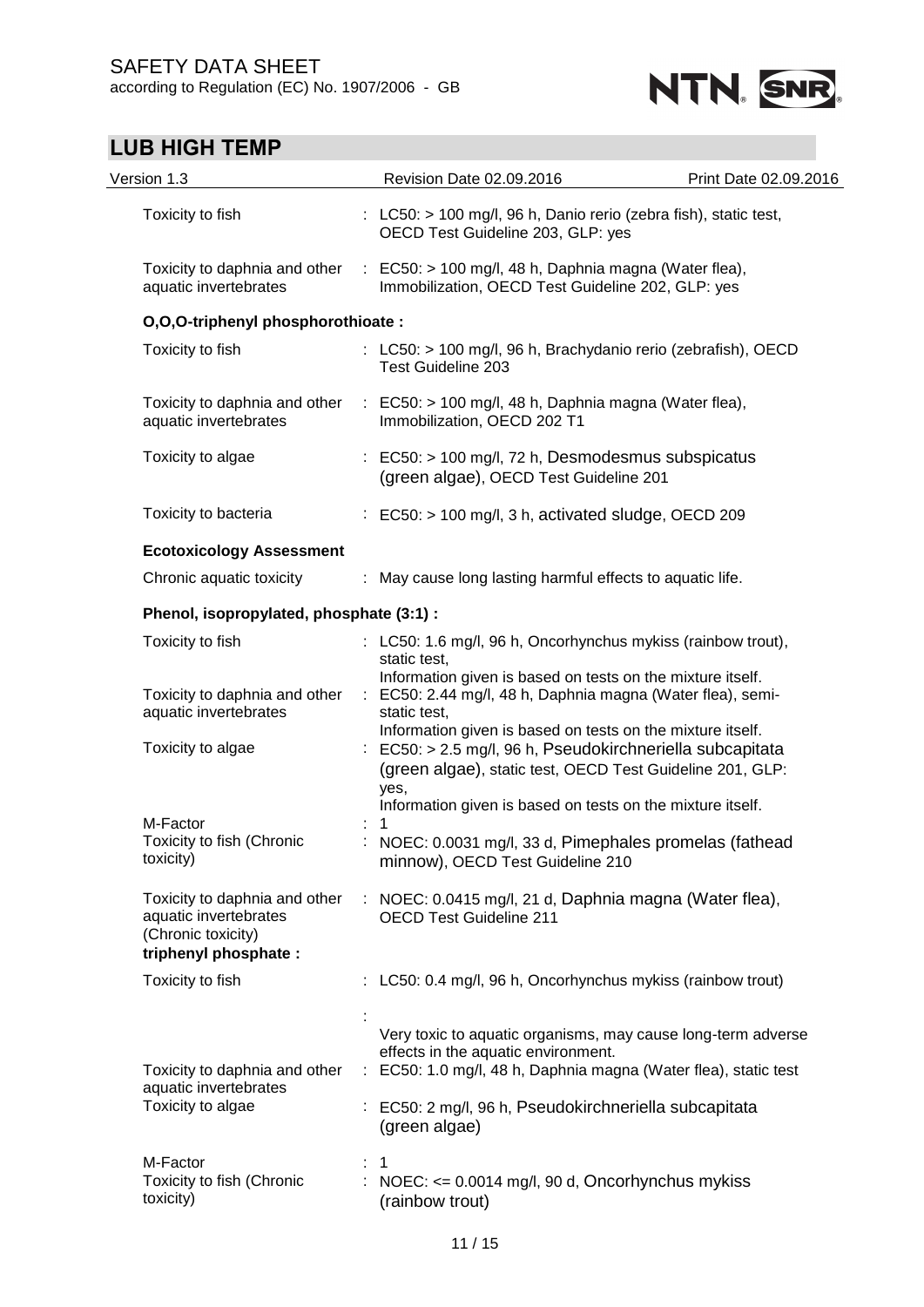

## **LUB HIGH TEMP** Version 1.3 Revision Date 02.09.2016 Print Date 02.09.2016 **Ecotoxicology Assessment** Acute aquatic toxicity : Very toxic to aquatic life. Chronic aquatic toxicity : Very toxic to aquatic life with long lasting effects. **12.2 Persistence and degradability Product: Biodegradability** No data available Physico-chemical removability : No data available **Components: polyurea :** Biodegradability : Result: Not rapidly biodegradable **O,O,O-triphenyl phosphorothioate :** Biodegradability : Result: Not rapidly biodegradable, OECD **Phenol, isopropylated, phosphate (3:1) :** Biodegradability : Result: Readily biodegradable, Taking into consideration the properties of several components, the product is estimated to be biodegradable according to OECD classification. **triphenyl phosphate :** Biodegradability : aerobic, 83 - 94 %, Result: Readily biodegradable, Exposure time: 28 d, activated sludge, OECD 301 C **12.3 Bioaccumulative potential Product:** Bioaccumulation : This mixture contains no substance considered to be persistent, bioaccumulating and toxic (PBT)., This mixture contains no substance considered to be very persistent and very bioaccumulating (vPvB). **Components: O,O,O-triphenyl phosphorothioate :** Bioaccumulation : Due to the distribution coefficient n-octanol/water, accumulation in organisms is possible. **triphenyl phosphate :** Bioaccumulation : Oryzias latipes (Orange-red killifish), Exposure time: 18 d, Concentration: 0.01 mg/l, Bioconcentration factor (BCF): 144 **12.4 Mobility in soil Product:** Mobility : No data available Distribution among : No data available

environmental compartments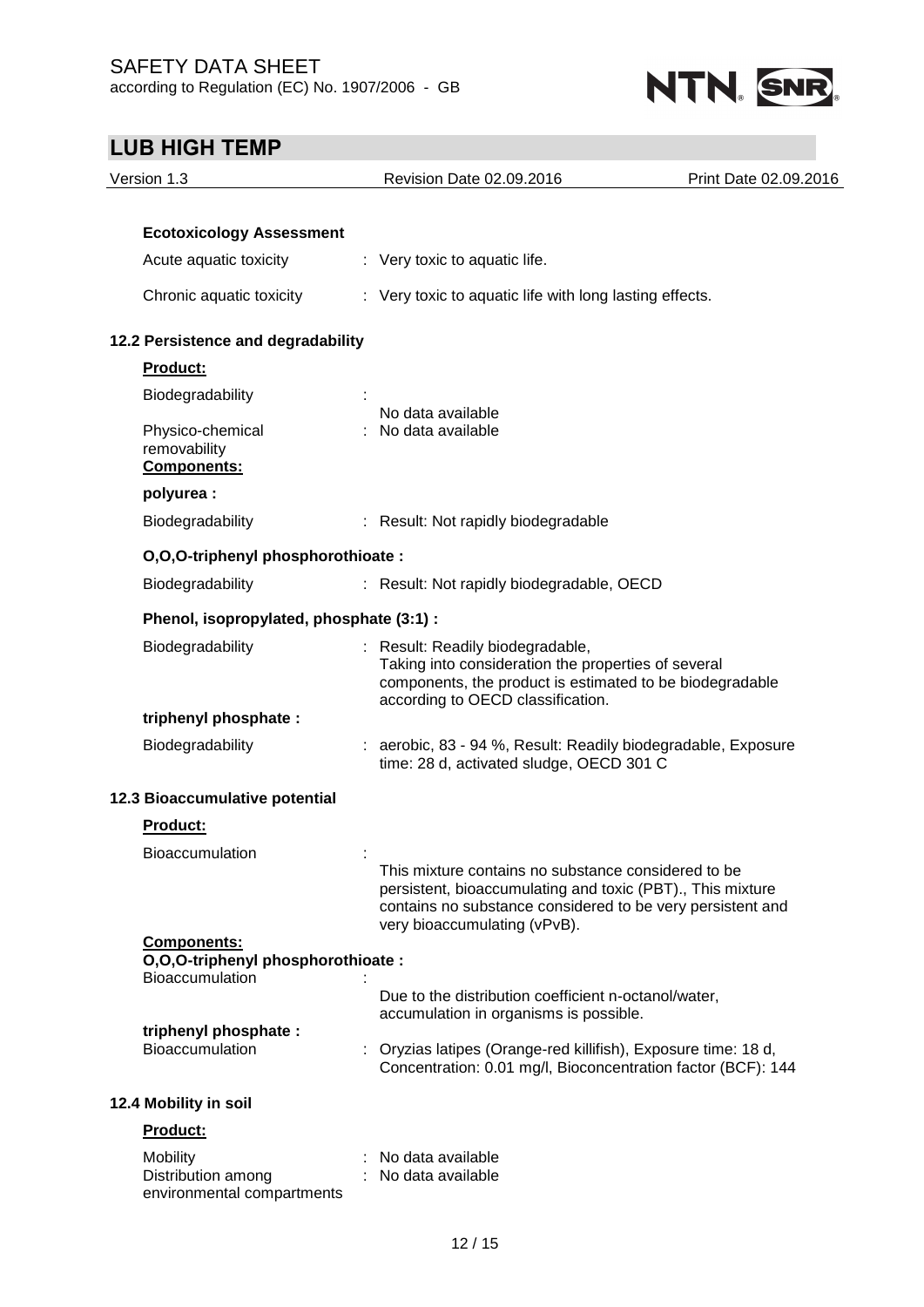

| Version 1.3                              | Revision Date 02.09.2016                                                                                                                                                                   | Print Date 02.09.2016                                                                                                                                                                      |  |  |
|------------------------------------------|--------------------------------------------------------------------------------------------------------------------------------------------------------------------------------------------|--------------------------------------------------------------------------------------------------------------------------------------------------------------------------------------------|--|--|
| 12.5 Results of PBT and vPvB assessment  |                                                                                                                                                                                            |                                                                                                                                                                                            |  |  |
| Product:                                 |                                                                                                                                                                                            |                                                                                                                                                                                            |  |  |
| Assessment                               | 0.1% or higher.                                                                                                                                                                            | : This substance/mixture contains no components considered<br>to be either persistent, bioaccumulative and toxic (PBT), or<br>very persistent and very bioaccumulative (vPvB) at levels of |  |  |
| <b>Components:</b>                       |                                                                                                                                                                                            |                                                                                                                                                                                            |  |  |
| O,O,O-triphenyl phosphorothioate:        |                                                                                                                                                                                            |                                                                                                                                                                                            |  |  |
| Assessment                               | : This substance is not considered to be persistent,<br>bioaccumulating and toxic (PBT)., This substance is not<br>considered to be very persistent and very bioaccumulating<br>$(vPvB)$ . |                                                                                                                                                                                            |  |  |
| Phenol, isopropylated, phosphate (3:1) : |                                                                                                                                                                                            |                                                                                                                                                                                            |  |  |
| Assessment<br>triphenyl phosphate:       | : Non-classified PBT substance, Non-classified vPvB substance                                                                                                                              |                                                                                                                                                                                            |  |  |
| Assessment                               | : Non-classified PBT substance, Non-classified vPvB substance                                                                                                                              |                                                                                                                                                                                            |  |  |
| 12.6 Other adverse effects               |                                                                                                                                                                                            |                                                                                                                                                                                            |  |  |
| <b>Product:</b>                          |                                                                                                                                                                                            |                                                                                                                                                                                            |  |  |
| Additional ecological<br>information     | : Harmful to aquatic life with long lasting effects.                                                                                                                                       |                                                                                                                                                                                            |  |  |
|                                          |                                                                                                                                                                                            |                                                                                                                                                                                            |  |  |

### **13. Disposal considerations**

### **13.1 Waste treatment methods**

- Product : The product should not be allowed to enter drains, water courses or the soil.
	- : Waste codes should be assigned by the user based on the application for which the product was used.
- Contaminated packaging : Empty containers can be landfilled, when in accordance with the local regulations.

## **14. Transport information**

## **14.1 UN number**

**ADR** Not dangerous goods **IMDG** Not dangerous goods **IATA** Not dangerous goods

**14.2 Proper shipping name ADR** Not dangerous goods **IMDG** Not dangerous goods **IATA**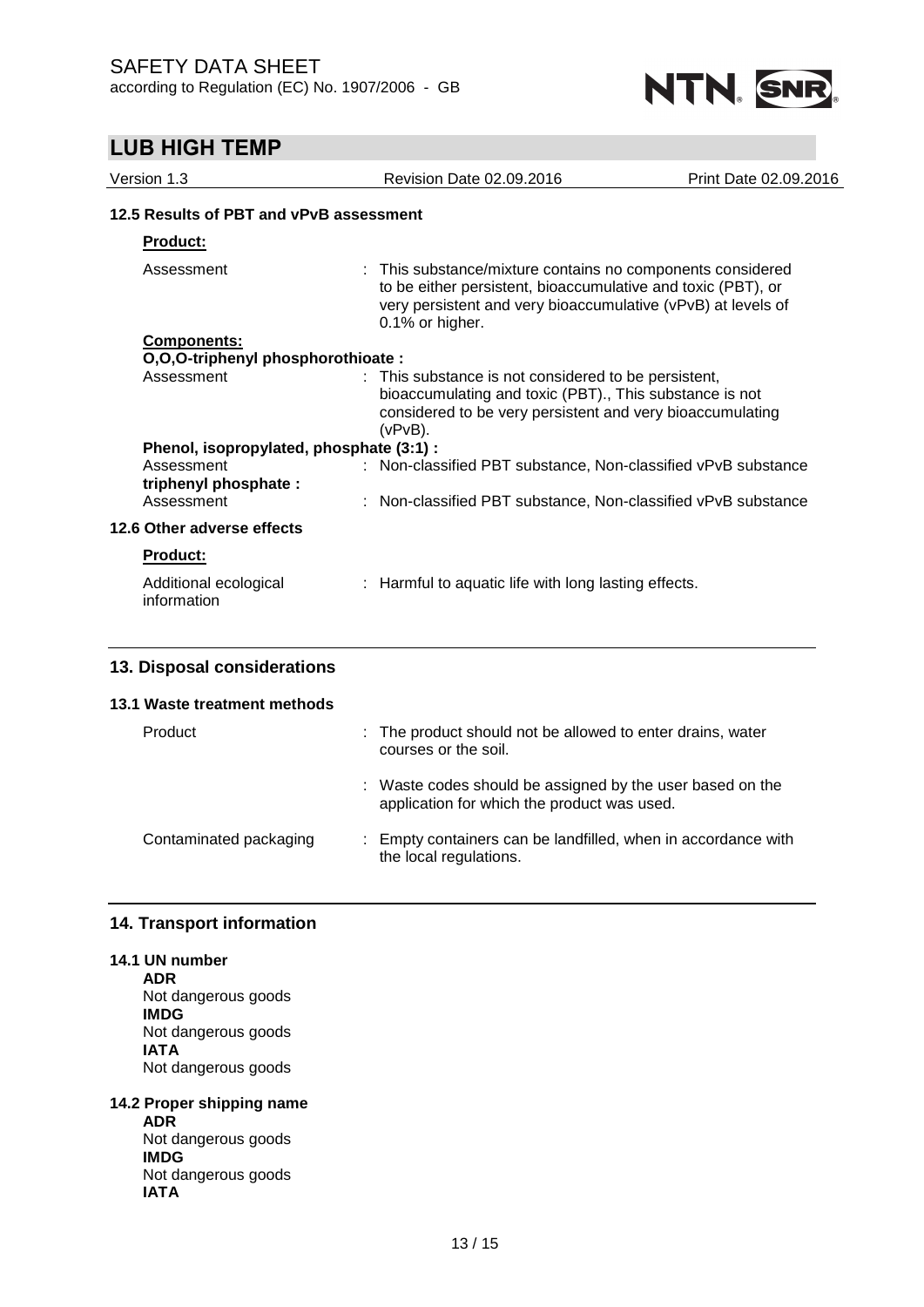

| Version 1.3                                                                                        | Revision Date 02.09.2016                                                                                               | Print Date 02.09.2016                                                                                                                                                                                                                                                                              |
|----------------------------------------------------------------------------------------------------|------------------------------------------------------------------------------------------------------------------------|----------------------------------------------------------------------------------------------------------------------------------------------------------------------------------------------------------------------------------------------------------------------------------------------------|
| Not dangerous goods                                                                                |                                                                                                                        |                                                                                                                                                                                                                                                                                                    |
| 14.3 Transport hazard class                                                                        |                                                                                                                        |                                                                                                                                                                                                                                                                                                    |
| Not dangerous goods<br><b>IMDG</b>                                                                 |                                                                                                                        |                                                                                                                                                                                                                                                                                                    |
| Not dangerous goods<br><b>IATA</b>                                                                 |                                                                                                                        |                                                                                                                                                                                                                                                                                                    |
| Not dangerous goods                                                                                |                                                                                                                        |                                                                                                                                                                                                                                                                                                    |
| 14.4 Packing group                                                                                 |                                                                                                                        |                                                                                                                                                                                                                                                                                                    |
| Not dangerous goods                                                                                |                                                                                                                        |                                                                                                                                                                                                                                                                                                    |
| Not dangerous goods                                                                                |                                                                                                                        |                                                                                                                                                                                                                                                                                                    |
| Not dangerous goods                                                                                |                                                                                                                        |                                                                                                                                                                                                                                                                                                    |
| <b>14.5 Environmental hazards</b><br><b>ADR</b>                                                    |                                                                                                                        |                                                                                                                                                                                                                                                                                                    |
| Not dangerous goods<br><b>IMDG</b>                                                                 |                                                                                                                        |                                                                                                                                                                                                                                                                                                    |
| Not dangerous goods<br><b>IATA</b>                                                                 |                                                                                                                        |                                                                                                                                                                                                                                                                                                    |
| Not dangerous goods                                                                                |                                                                                                                        |                                                                                                                                                                                                                                                                                                    |
|                                                                                                    |                                                                                                                        |                                                                                                                                                                                                                                                                                                    |
|                                                                                                    |                                                                                                                        |                                                                                                                                                                                                                                                                                                    |
|                                                                                                    |                                                                                                                        |                                                                                                                                                                                                                                                                                                    |
| 15. Regulatory information                                                                         |                                                                                                                        |                                                                                                                                                                                                                                                                                                    |
|                                                                                                    |                                                                                                                        |                                                                                                                                                                                                                                                                                                    |
| REACH - Candidate List of<br>Substances of Very High<br>Concern for Authorisation<br>(Article 59). | : This product does not contain substances of very high<br>concern (Regulation (EC) No 1907/2006 (REACH), Article 57). |                                                                                                                                                                                                                                                                                                    |
| Major Accident Hazard                                                                              | : 96/82/EC<br>Update:                                                                                                  |                                                                                                                                                                                                                                                                                                    |
|                                                                                                    | <b>ADR</b><br><b>ADR</b><br><b>IMDG</b><br><b>IATA</b><br><b>Remarks</b>                                               | 14.6 Special precautions for user<br>No special precautions required.<br>14.7 Transport in bulk according to Annex II of MARPOL 73/78 and the IBC Code<br>: Not applicable for product as supplied.<br>15.1 Safety, health and environmental regulations/legislation specific for the substance or |

### **16. Other information**

**Full text of R-phrases referred to under sections 2 and 3**